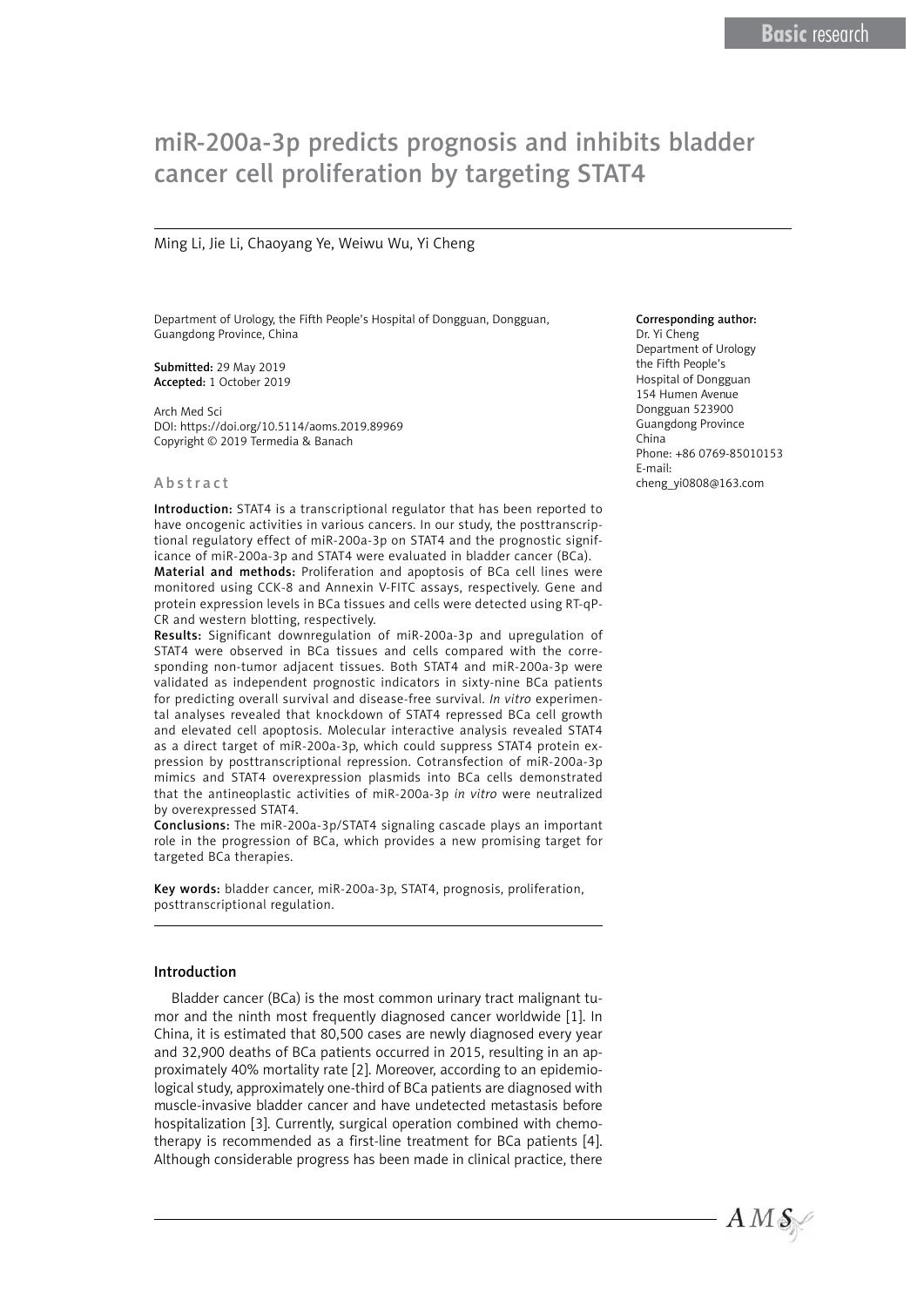has been no significant improvement in mortality in metastatic BCa patients. Even worse, chemotherapy resistance is frequently reported in the treatment of BCa [5, 6]. Therefore, it is extremely urgent to explore the pathogenesis of BCa, which may provide novel therapeutic strategies for the treatment of BCa.

Signal transducer and activator of transcription 4 (STAT4) is a member of the STAT family and can be activated by interleukin 12 signaling to promote the differentiation of Th1 cells and accelerate the secretion of interferon-γ, thus participating in the regulation of autoimmunity and inflammation [7]. Recent studies have reported that, apart from these roles, STAT4 is deregulated under malignant pathological processes [8–10]. The upregulation of STAT4 has been observed in many types of carcinomas, including ovarian cancer [8], colorectal cancer [9] and gastric cancer [10], and has been correlated with poor prognosis. However, the role of STAT4 and the underlying molecular mechanisms in BCa remain unclear.

MicroRNAs (miRNAs) are a class of small, single-stranded, noncoding RNA molecules that are approximately 22 nucleotides in length and can regulate gene expression or translation by targeting 3′-untranslated regions (3'-UTRs) and are involved in diverse biological functions [11]. Numerous microRNAs (miRNAs) are implicated in the progression of tumorigenesis as tumor suppressors or oncogenes via posttranscriptional repression of target genes [12, 13]. Recent accumulating evidence has demonstrated that miRNAs such as miR-149, miR-1178-3p and miR-558 play crucial regulatory roles in BCa [14–16]. However, the role of miR-200a-3p in BCa is unclear. Downregulation of miR-200a-3p manipulates the expression of multiple genes in favor of malignant transformation in hepatocellular carcinoma (HCC) [17, 18], renal cell carcinoma [19] and gliomas [20].

The present study revealed a significant negative correlation between miR-200a-3p and STAT4 expression in human BCa tissues. We also demonstrated that STAT4 is a direct target of miR-200a-3p and observed that overexpression of miR-200a-3p inhibited proliferation and induced apoptosis in BCa cells by suppressing STAT4 expression.

## Material and methods

## Sample collection

BCa and adjacent non-tumor specimens were obtained from seventy-two BCa patients at the Fifth People's Hospital of Dongguan (Dongguan, China) between February 2010 and February 2014. Based on histopathological evaluation, 3 pairs of BCa and adjacent non-tumor tissues were excluded from our study. Therefore, 69 pairs of BCa and

adjacent non-tumor tissues were used to evaluate clinicopathological or experiment parameters. The specimens were promptly stored in liquid nitrogen until use for gene or protein detection. Our study was approved by the Ethics Committee of the Fifth People's Hospital of Dongguan (approval number: FHD2009c0036; Dongguan, China), and signed informed consent forms were obtained from each individual BCa patient.

## Cell culture

The human normal bladder epithelial cell line SV-HUC-1 and the BCa cell lines 5637, SW780, T24 and EJ were purchased from ATCC. Cells were cultured as described previously [14].

## Reverse transcription-quantitative polymerase chain reaction (RT-qPCR)

The miRNeasy Mini Kit (Qiagen, Inc., Valencia, CA, USA) was used to extract total RNA. The TaqMan RT kit and TaqMan MicroRNA assay (Applied Biosystems) were used to detect miR-200a-3p expression levels, according to the manufacturer's protocol. The stem-loop sequence of miR-200a-3p was as follows: 5′-GTCGTATCCAGTG-CGTGTCGTGGAGTCGGCAATTGCACTGGATACGACA-CATCGTT-3′. The thermocycling conditions for RT were as follows: 37°C for 5 min, 42°C for 45 min and 85°C for 5 min. The following primers were used for PCR analysis: miR-200a-3p (annealing temperature: 60°C): forward, 5′-GGCTAACACT-GTCTGGTAACGATG-3′, and reverse, 5′-GTGCAG-GGTCCGAGGT-3′; U6 (control gene; annealing temperature: 60°C) forward, 5′-CTCGCTTCGGCAG-CACA-3′, and reverse, 5′-AACGCTTCACGAATTTGC-GT-3′. The thermocycling conditions for PCR were as follows: 95°C for 10 min, followed by 40 cycles at 95°C for 15 s and 60°C for 60 s. miR-200a-3pprobe: FAM-CTCGATACGTAGCACGC-MGB; U6-probe: FAM-CCATGCTAATCTTCTCTGTA-MGB.

Moloney murine leukemia virus reverse transcriptase (Invitrogen) was used to synthesize cDNA from 2 μg of total RNA according to the manufacturer's protocol. Real-time PCR was performed using the Applied Biosystems 7300 System with TaqMan Universal PCR Master Mix (Thermo Fisher Scientific). The relative expression levels of STAT4 were calculated using the  $2^{-\Delta\Delta Cq}$ method [21]. The following primers were used: STAT4 (annealing temperature: 58°C): forward, 5′-GCCGGTTGTCAAATCCCTTAC-3′, and reverse, 5′-TGTGACTGCTGTCTTGATTCCCT-3′; GAPDH (control gene; annealing temperature: 60°C) forward, 5′-CAAATTCGTGAAGCGTTCCATA-3′, and reverse, 5′-AGTGCAGGGTCCGAGGTATTC-3′. The thermocycling conditions for PCR were as follows: 95°C for 10 min, followed by 40 cycles at 95°C for 15 s,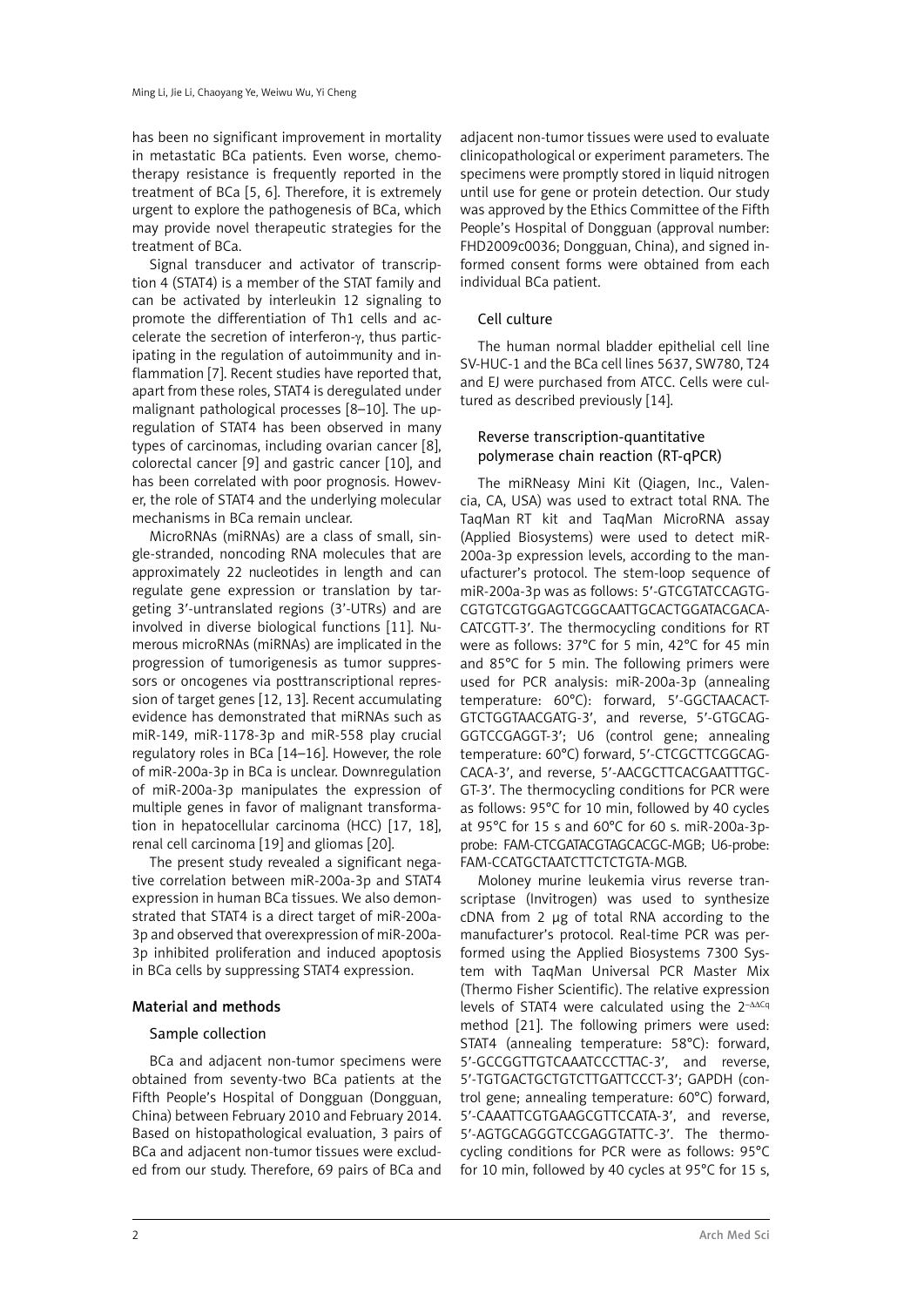58°C for 30 s and 72°C for 30 s, and a final extension step at 72°C for 3 min. STAT4-probe: FAM- AG-CAGCTACCCGAAGAAGTGCT-MGB; GAPGH-probe:- FAM-TGGAGAAGGCTGGGGCTCAT-MGB.

## Western blotting

Cells were lysed using RIPA buffer (Beyotime Institute of Biotechnology). Western blotting was performed as described previously [22]. The primary antibodies against STAT4 and β-actin were obtained from Abcam (1 : 1,000 dilution; Cambridge, UK) and Santa Cruz Biotechnology (1 : 2,000 dilution), respectively. The secondary antibody was purchased from Santa Cruz Biotechnology Inc. (cat. no. sc-516102; dilution: 1 : 5,000). Protein bands were visualized by chemiluminescence (Thermo Fisher Scientific, Inc., Waltham, MA, USA). Protein bands were analyzed as described previously [22].

## Cell transfection and vector constructs

Short hairpin RNA (shRNA; dsDNA with sense-loop-antisense structure) was designed using an online tool ([http://rnaidesigner.ther](http://rnaidesigner.thermofisher.com/rnaiexpress/)[mofisher.com/rnaiexpress/\)](http://rnaidesigner.thermofisher.com/rnaiexpress/) to knock down STAT4. sh-Control (sh-Con; 5′-TAATTGTCAAATCAGAGT-GCT-3′) and sh-STAT4 (5′-GCAATGAAGTCTCCTTAT-TCT-3′) were synthesized by GenePharma (Shanghai, China). The lentiviral vectors were constructed using the pLV-hU6-hEF1a-EYFP-2A-Puro system to express sh-Con or sh-STAT4, and the manufacturing procedures and transfection of lentivirus vectors were performed as described previously [23]. Moreover, miR-control (miR-Con; 5′-UCUGAUUG-GUCUCUGUAUGUAAA-3′) and miR-200a-3p mimics (5′-UAACACUGUCUGGUAACGAUGU-3′) were purchased from Guangzhou RiboBio Co., Ltd. (Guangzhou, China) and transfected into BCa cells using Lipofectamine 3000 (Invitrogen) according to the manufacturer's protocols. STAT4 overexpression plasmids were purchased from GeneCopoeia, Inc. (cat. no. EX-K3038-Lv105; Rockville, MD, USA). An empty vector served as the negative control (vector-Con). Vector-Con and STAT4 overexpression vectors were transfected into BCa cells using Lipofectamine 3000 (Invitrogen) according to the manufacturer's protocols.

## Cell counting kit 8 (CCK-8) assay

The CCK-8 kit (Dojindo Laboratories, Japan) was used to measure cell proliferation according to the manufacturer's instructions.

## Cell apoptosis

Apoptotic cells were analyzed using flow cytometry (FACScan) with an Annexin V-FITC kit (BD Biosciences) as described previously [24].

#### Luciferase reporter assay

STAT4 sequence with wild-type (WT; 5′-ACAAC-UUUAAGAAACCAGUGUUA-3′) or mutant-type (mut; 5′-ACAACUUUAAGAAACUCACUGGA-3′) 3′- UTR was synthesized by Sangon (Shanghai, China) and inserted into the pmirGLO Dual-Luciferase miRNA Target Expression Vector (Promega). For the luciferase assay, BCa cells  $(1 \times 10^5)$  were seeded into 24-well plates and cotransfected with luciferase reporter vectors (0.5 μg) containing WT or Mut 3′-UTR of STAT4 and miR-Con or miR-200a-3p (100 nM) using Lipofectamine 3000 (Invitrogen; Thermo Fisher Scientific, Inc.) at 37°C for 48 h. Luciferase activity was measured using a dual luciferase reporter assay kit (Beyotime Institute of Biotechnology) according to the manufacturer's protocol.

## Ethics approval

Written informed consent was obtained from all of the participants prior to sample collection. The study was approved by the Ethics Committee of the Fifth People's Hospital of Dongguan (Dongguan China) according to the Helsinki Declaration.

## Statistical analysis

Data are presented as the mean ± standard error (SE). Statistical analysis was calculated using GraphPad Prism version 7.0 (GraphPad Software, Inc., La Jolla, CA, USA). Two-group differences were analyzed using Student's *t*-test. Intergroup differences were analyzed by one-way analysis of variance followed by a post hoc Tukey test. The differences between the clinical characteristics and STAT4 or miR-200a-3p expression levels in BCa patients were evaluated by Pearson  $\chi^2$  tests. The Kaplan-Meier method with log-rank test was applied for overall survival (OA) and disease-free survival (DFS) analyses. *P* < 0.05 represents a statistically significant difference.

## Results

## miR-200a-3p expression and prognostic significance in BCa patients

miR-200a-3p expression in BCa tissues and paired normal bladder tissues was measured using RT-qPCR, and the results revealed that miR-200a-3p expression levels were reduced in 85.5% BCa tissues (59/69) compared with paired normal bladder tissues (Figure 1 A). A paired t test showed a significant difference in miR-200a-3p expression in 69 pairs of BCa and adjacent nontumor tissues (Figure 1 B). A  $\chi^2$  test was performed to investigate the differential expression of miR-200a-3p in various clinicopathological subgroups. Lower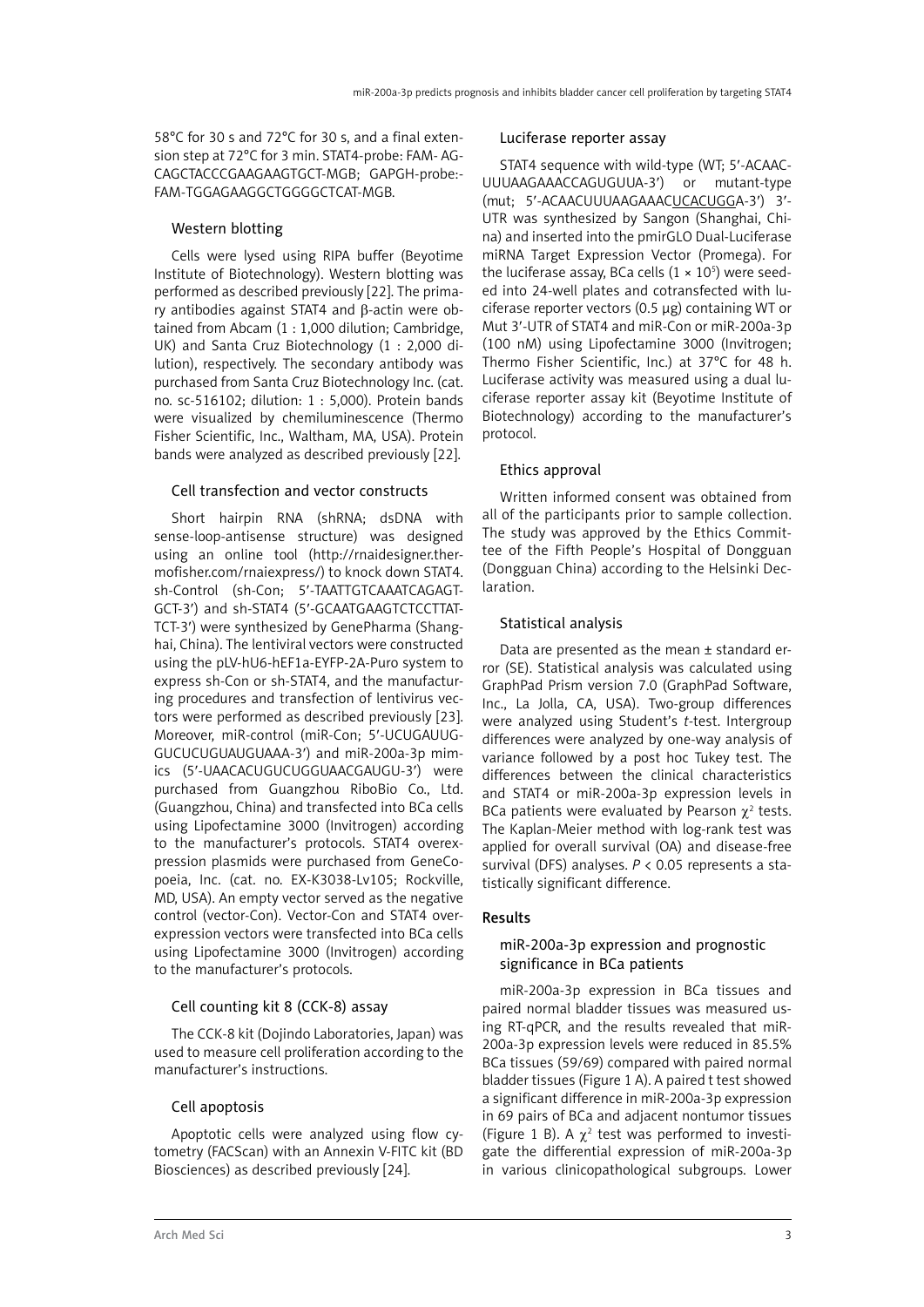

**Figure 1.** miR-200a-3p was downregulated in BCa tissues.  $\bm{A}$  – The log<sub>2</sub> (fold change) of miR-200a-3p expression in 69 pairs of BCa and adjacent nontumor tissues was calculated.  $B - RT-qPCR$  was performed to measure the expression of miR-200a-3p in 69 pairs of BCa and adjacent nontumor tissues, and the results demonstrated that miR-200a-3p was significantly lower in BCa tissues compared with adjacent nontumor tissues. \**P* < 0.05, *n* = 69 in each group. The lines represent that a statistical analysis was performed between BCa tissues and adjacent non-tumor tissues. Data are presented as the mean ± SE

| Variables              | N  | miR-200a-3p expression |                    | P-value | STAT4 expression  |                    | P-value |
|------------------------|----|------------------------|--------------------|---------|-------------------|--------------------|---------|
|                        |    | Low<br>$(n=31)$        | High<br>$(n = 38)$ |         | Low<br>$(n = 34)$ | High<br>$(n = 35)$ |         |
| Age [years]:           |    |                        |                    | 0.510   |                   |                    | 0.555   |
| $\leq$ 55              | 43 | 18                     | 25                 |         | 20                | 23                 |         |
| > 55                   | 26 | 13                     | 13                 |         | 14                | 12                 |         |
| Gender:                |    |                        |                    | 0.646   |                   |                    | 0.103   |
| Male                   | 47 | 22                     | 25                 |         | 20                | 27                 |         |
| Female                 | 22 | 9                      | 13                 |         | 14                | $\,8\,$            |         |
| Tumor size [cm]:       |    |                        |                    | 0.602   |                   |                    | 0.537   |
| $\leq$ 3               | 38 | 16                     | 22                 |         | 20                | 18                 |         |
| > 3                    | 31 | 15                     | 16                 |         | 14                | 17                 |         |
| Tumor stage T:         |    |                        |                    | 0.007   |                   |                    | 0.011   |
| $Ta-T1$                | 30 | 8                      | 22                 |         | 20                | 10                 |         |
| $T2-T4$                | 39 | 23                     | 16                 |         | 14                | 25                 |         |
| Histological grade:    |    |                        |                    | 0.001   |                   |                    | 0.002   |
| L                      | 28 | 6                      | 22                 |         | 20                | 8                  |         |
| H                      | 41 | 25                     | 16                 |         | 14                | 27                 |         |
| Lymph node metastasis: |    |                        |                    | 0.102   |                   |                    | 0.053   |
| No                     | 45 | 17                     | 28                 |         | 26                | 19                 |         |
| Yes                    | 24 | 14                     | $10\,$             |         | 8                 | 16                 |         |
| Vascular invasion:     |    |                        |                    | 0.061   |                   |                    | 0.005   |
| No                     | 48 | $18\,$                 | 30                 |         | 29                | 19                 |         |
| Yes                    | 21 | 13                     | $\,8\,$            |         | 5                 | 16                 |         |

Table I. Correlation between clinicopathological variables and expression of miR-200a-3p and STAT4

*STAT4 – signal transducer and activator of transcription 4/*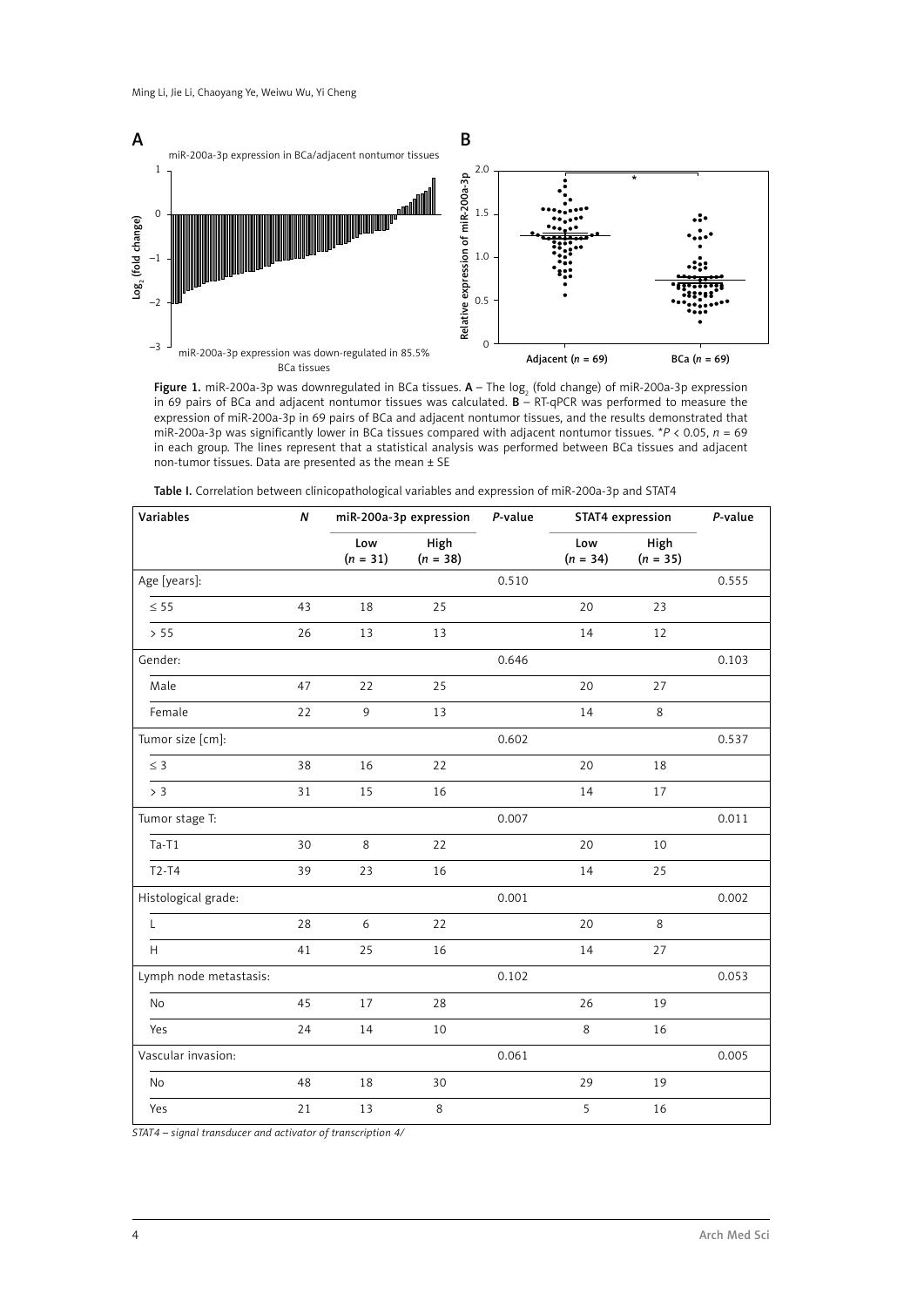expression of miR-200a-3p was significantly correlated with tumor stage (T) ( $p = 0.007$ ) and histological grade  $(p = 0.001)$  in BCa patients (Table I).

Next, to determine the role of miR-200a-3p in BCa prognosis, Kaplan-Meier survival analyses were performed to explore the prognostic significance of 8 demographic and clinical factors. Age (Figure 2 A), gender (Figure 2 B), tumor size (Figure 2 C) and lymph node metastasis (Figure 2 F) were not correlated with OS of BCa patients. Tumor stage (*p* = 0.011; Figure 2 D), histological grade ( $p = 0.015$ ; Figure 2 E) and vascular invasion (*p* = 0.007; Figure 2 G) could function as prognostic factors in BCa patients. We also found that low miR-200a-3p expression levels were correlated with poor OS and DFS in BCa patients (Figures 2 H and I). These findings indicated that miR-200a-3p might be an effective predictor for OS and DFS in BCa patients.



Figure 2. Prognostic significance of miR-200a-3p in BCa patients. Kaplan-Meier analysis and logrank test indicated that age (A), gender (B), tumor size (C) and lymph node metastasis (F) had no effect on survival prognosis in BCa patients. Tumor stage (D), histological grade (E) are correlated with OS in BCa patients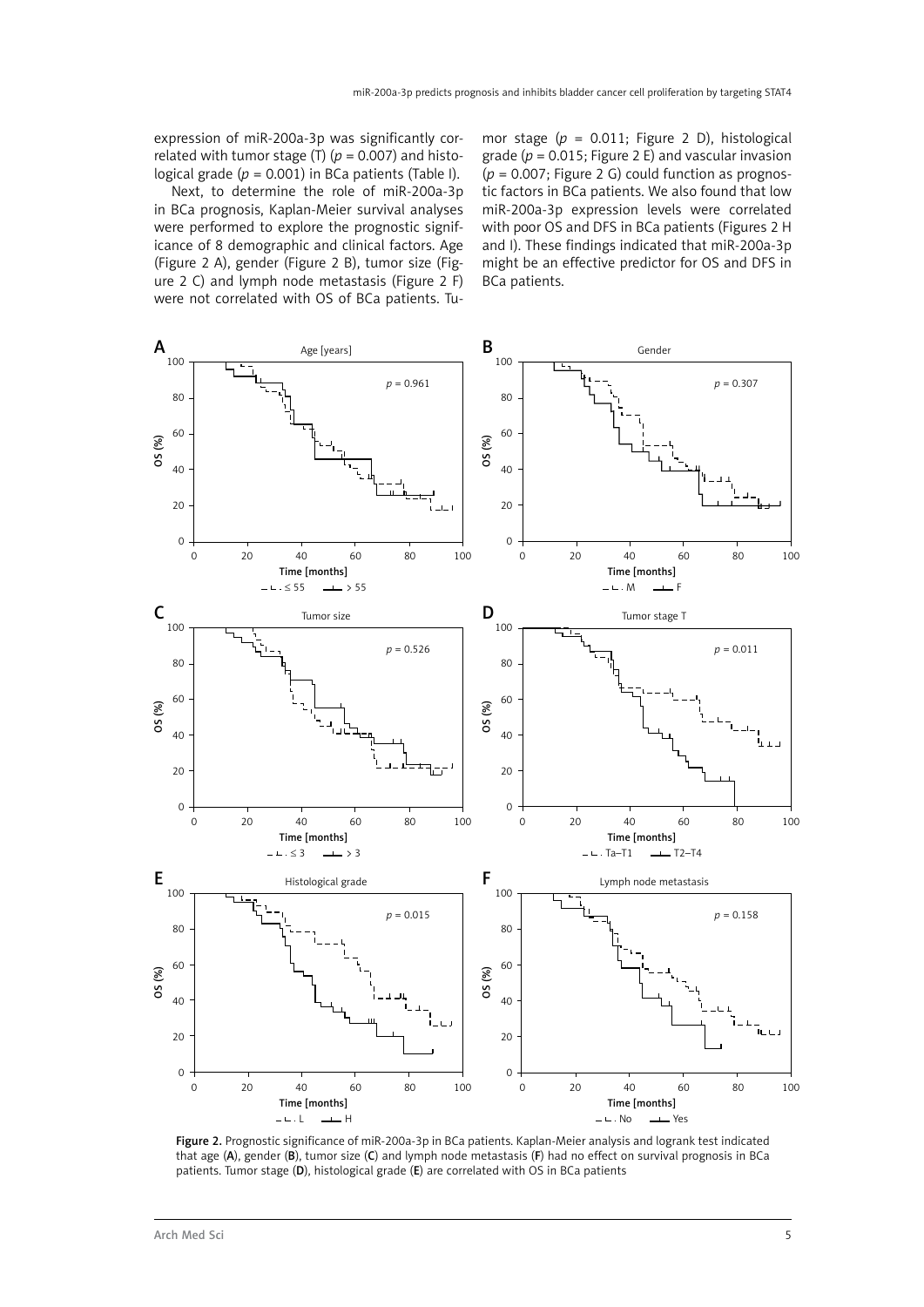



For most of the BCa patients (58/69, 84.1%) there was an increase in STAT4 mRNA expression in BCa tissues compared to paired normal bladder tissues (Figure 3 A). Clinicopathological statistical data showed that high STAT4 expression was correlated with poor tumor stage  $(p = 0.011)$ , histological grade ( $p = 0.002$ ) and vascular invasion  $(p = 0.002)$  but was not correlated with age, gender, tumor size or lymph node metastasis in BCa patients (Table I). We also found that BCa patients with high STAT4 expression had worse OS and DFS (Figure 3 B). To investigate the role of STAT4 in the tumorigenesis of BCa, we detected the expression level of STAT4 in the normal bladder epithelial cell line SV-HUC-1 and 4 human BCa cell lines, 5637, SW780, T24 and EJ. RT-qPCR and western blotting assays demonstrated that STAT4 mRNA and protein levels were significantly upregulated in BCa cell lines compared with human normal bladder epithelial cells (Figure 3 C). Next, we investigated whether STAT4 could regulate cell proliferation and apoptosis in vitro. We transfected SW780 and T24 cells with shRNA to inhibit the expression of STAT4 and observed that the expression of STAT4 was downregulat-



Figure 2. Cont. Vascular invasion (G) is correlated with OS in BCa patients. Low miR-200a-3p expression was correlated with poor OS (H) and DFS (I) in BCa patients

ed by approximately 70% (Figure 3 D). The STAT4 inhibition experiments indicated that STAT4 lossof-function significantly inhibited proliferation (Figure 3 E) and induced apoptosis (Figure 3 F) in SW780 and T24 cells.

#### STAT4 is a direct target of miR-200a-3p

To investigate whether miR-200a-3p as a posttranscriptional regulator targeted the inhibition of STAT4, a bioinformatics analysis was performed in TargetScan (www.targetscan.org) to predict the binding sites of miR-200a-3p in the 3′-UTR of STAT4. As shown in Figure 4 A, the conserved complementary sequences between miR-200a-3p and the 3′-UTR of STAT4 were predicted. Subsequently, luciferase reporter assays were performed to validate the ability of miR-200a-3p to target the 3′- UTR of STAT4. The results demonstrated that the luciferase activity was markedly reduced in SW780 and T24 cells co-transfected with miR-200a-3p mimics and the WT 3′-UTR of STAT4, while the luciferase activity caused no obvious change in the cells cotransfected with the mut 3′-UTR of STAT4 (Figure 4 B). In addition, downregulation of STAT4 protein expression was observed in SW780 and T24 cells transfected with miR-200a-3p mimics (Figure 4 C). These findings suggested that miR-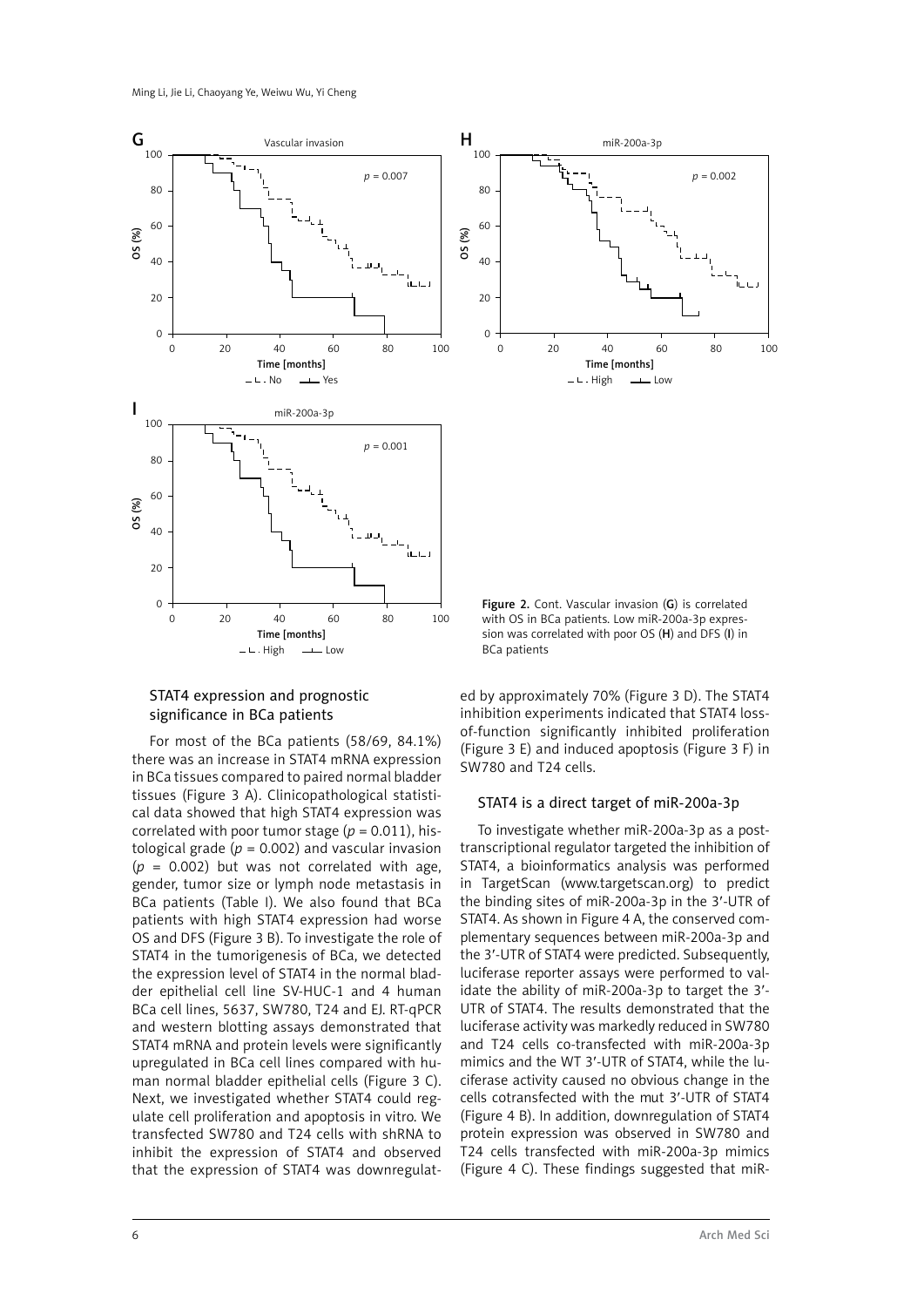

**Figure 3.** STAT4 expression and prognostic significance in BCa patients.  ${\sf A}-$  The log<sub>2</sub> (fold change) of STAT4 mRNA expression in 69 pairs of BCa and adjacent nontumor tissues was calculated, and the results demonstrated that STAT4 was significantly higher in BCa tissues compared with adjacent nontumor tissues. B – Kaplan-Meier analysis and logrank test were performed to analyze the association between STAT4 expression and OS or DFS. C – The mRNA and protein expression levels of STAT4 in the normal bladder epithelial cell line SV-HUC-1 and 4 human BCa cell lines, 5637, SW780, T24 and EJ, were measured using RT-qPCR and western blotting, respectively ( $n = 3$ ) in each group)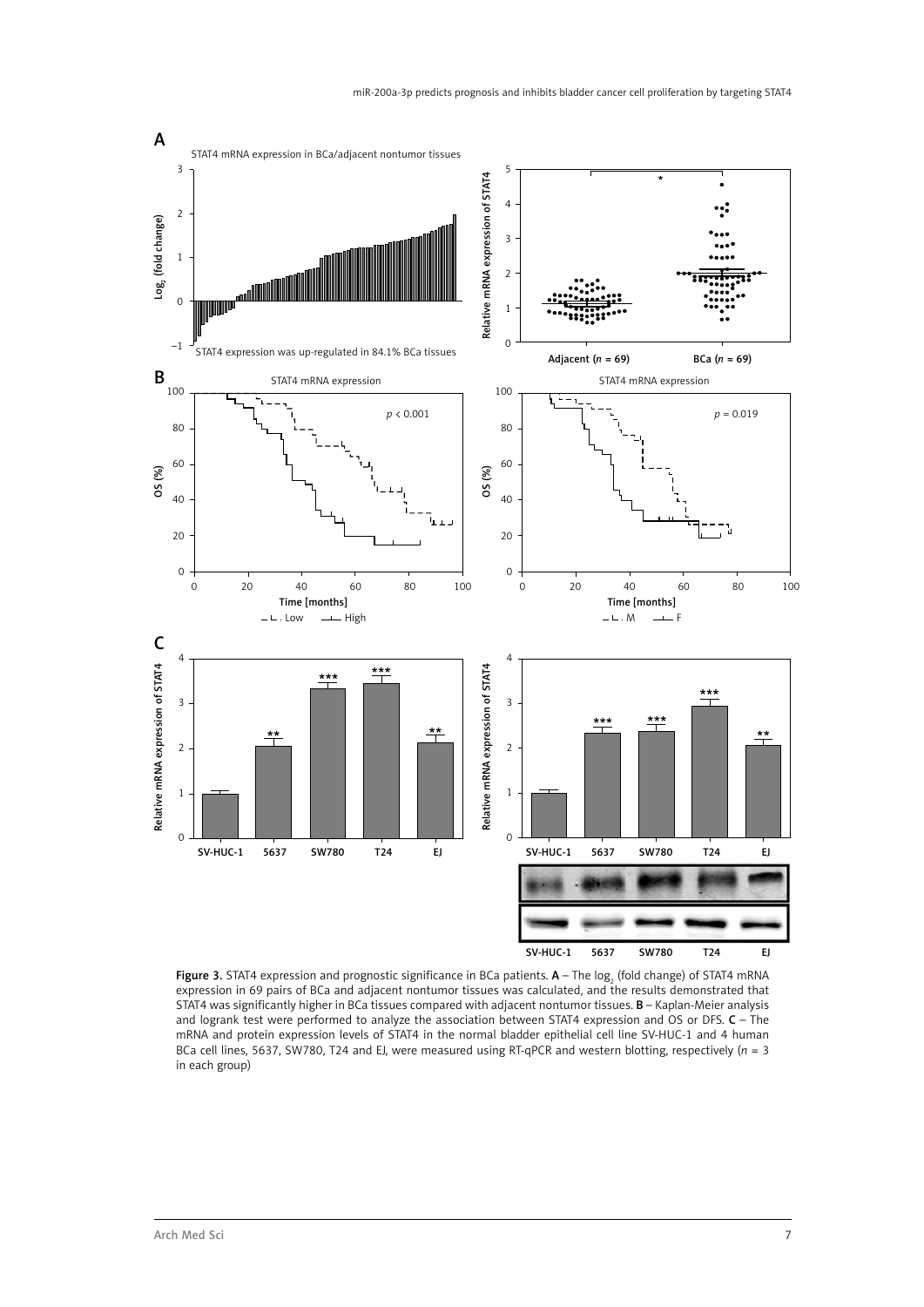

Figure 3. Cont. D – An shRNA was designed to silence the expression of STAT4 in SW780 and T24 cells. After transfection of SW780 and T24 cells with sh-Con or sh-STAT4, cell proliferation (E) and apoptosis (F) were measured using CCK-8 assay and Annexin V-FITC double staining, respectively. \**P* < 0.05, \*\**p* < 0.01, \*\*\**p* < 0.001 compared with the control group. The lines represent that a statistical analysis was performed between BCa tissues and adjacent non-tumor tissues. Data are presented as the mean  $\pm$  SE

200a-3p had the ability to suppress STAT4 protein expression by post-transcriptional repression.

## miR-200a-3p-induced growth inhibition and apoptosis were reversed by STAT4 overexpression

The above results suggested that miR-200a-3p and STAT4 might play reciprocal roles in the carcinogenesis of BCa. To further validate this conclusion, miR-200a-3p mimics and STAT4 overexpression plasmids were transfected into SW780 and T24 cells. Western blotting analysis indicated that the protein expression of STAT4 was remarkably increased after cotransfection of SW780 and T24 cells with miR-200a-3p mimics and STAT4 overexpression plasmids (Figure 5 A). The effects of miR-200a-3p on proliferation and apoptosis were evaluated using a CCK-8 assay and Annexin V-FITC/ PI double staining. The results indicated that the miR-200a-3p mimics dramatically repressed proliferation and induced apoptosis in SW780 and T24 cells (Figures 5 B and C), while the anti-proliferative and pro-apoptotic effects of miR-200a-3p were neutralized by STAT4 overexpression plasmids in SW780 and T24 cells (Figures 5 B and C).

#### Discussion

As immune and inflammatory regulators STAT family members (STAT1-6) have been linked to cancer metastasis, and STAT inhibitors may be potential therapeutic drugs for cancer [25–27]. In tumorigenesis, STAT proteins become constitutively active by phosphorylation, and phosphorylated STATs dimerize, ultimately leading to transcriptional activation of target genes [27–29]. For example, STAT3-mediated increased expression of RhoU enhances breast cancer cell migration [28]. STAT2 cooperates with nuclear factor-KB to drive IL6 expression, which can promote the protumorigenic activation of STAT3 [29]. STAT1-mediated pentraxin3 secretion in fibroblasts promotes cell proliferation in breast cancer [27]. Unlike other STAT proteins (for example, STAT1, STAT2 and STAT3), which appear to be widely expressed in a variety of cancer tissues, STAT4 has recently emerged in a few tumor types, including gastric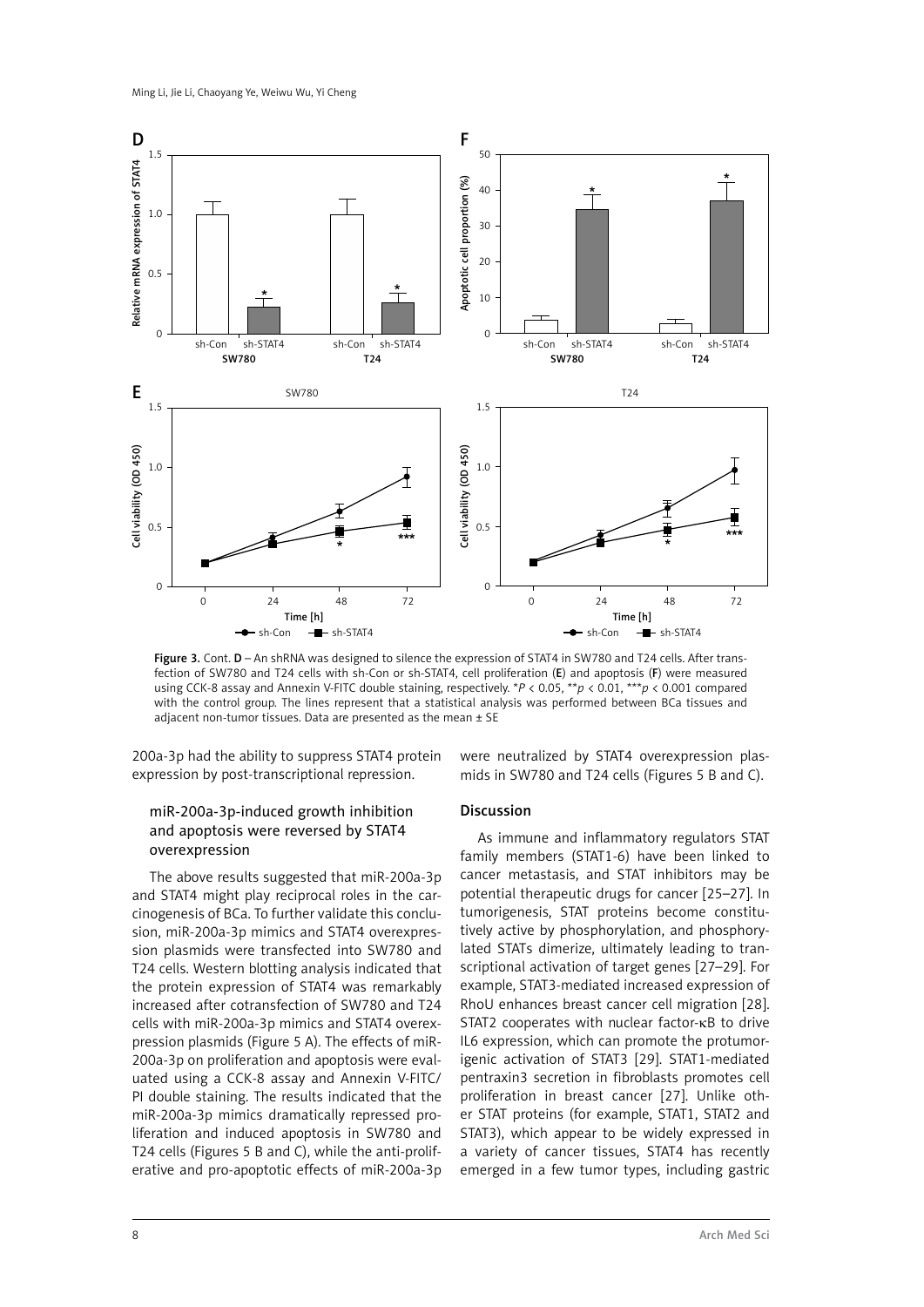

Figure 4. STAT4 is a direct target of miR-200a-3p. A - The bioinformatics analysis was performed in TargetScan (www.targetscan.org) to predict the binding sites of miR-200a-3p in the 3′-UTR of STAT4. B – A luciferase reporter assay was performed in SW780 and T24 cells cotransfected with miR-200a-3p mimics and a plasmid containing the WT or mut 3′-UTR of STAT4. C – After transfection of miR-200a-3p mimics into SW780 and T24 cells, the protein expression of STAT4 was measured using western blotting. \**P* < 0.05 compared with the control group

cancer, ovarian cancer, colorectal cancer and lymphoma [7–9, 30].

In the present study, abnormal STAT4 activation was detected in over 80% of BCa tissues, and STAT4 activation was associated with poor pathological classification and vascular invasion. High STAT4 expression has been shown to correlate with poor OS and DFS in BCa patients. These results indicated that STAT4 seems to promote tumorigenesis and could serve as an independent biomarker for predicting the survival prognosis of BCa patients. The *in vitro* experiments revealed upregulation of STAT4 expression in BCa cell lines compared with the human normal bladder epithelial cell line. Subsequently, inhibition of STAT4 with shRNA led to growth suppression and an increase in apoptosis in SW780 and T24 cells. These findings provide a good avenue for developing STAT4

inhibitors for the treatment of BCa. Mora Vidal *et al.* discovered that erlotinib treatment of RT112 cells induced the reduction of STAT4 phosphorylation, while the specific roles and underlying molecular mechanisms of STAT4 in RT112 cell proliferation have not been determined [31].

On the other hand, bioinformatics analysis predicted one conserved binding site of miR-200a-3p in the 3′-UTR of STAT4. Experimental measurements validated STAT4 as a direct target of miR-200a-3p and demonstrated that STAT4 could be posttranscriptionally inhibited by miR-200a-3p mimics. Further studies showed that transfection with miR-200a-3p mimics led to growth inhibition and increase in apoptosis, while cotransfection of miR-200a-3p mimics and STAT4 overexpression plasmids reversed the antiproliferative activity of miR-200a-3p in SW780 and T24 cells. Thus, it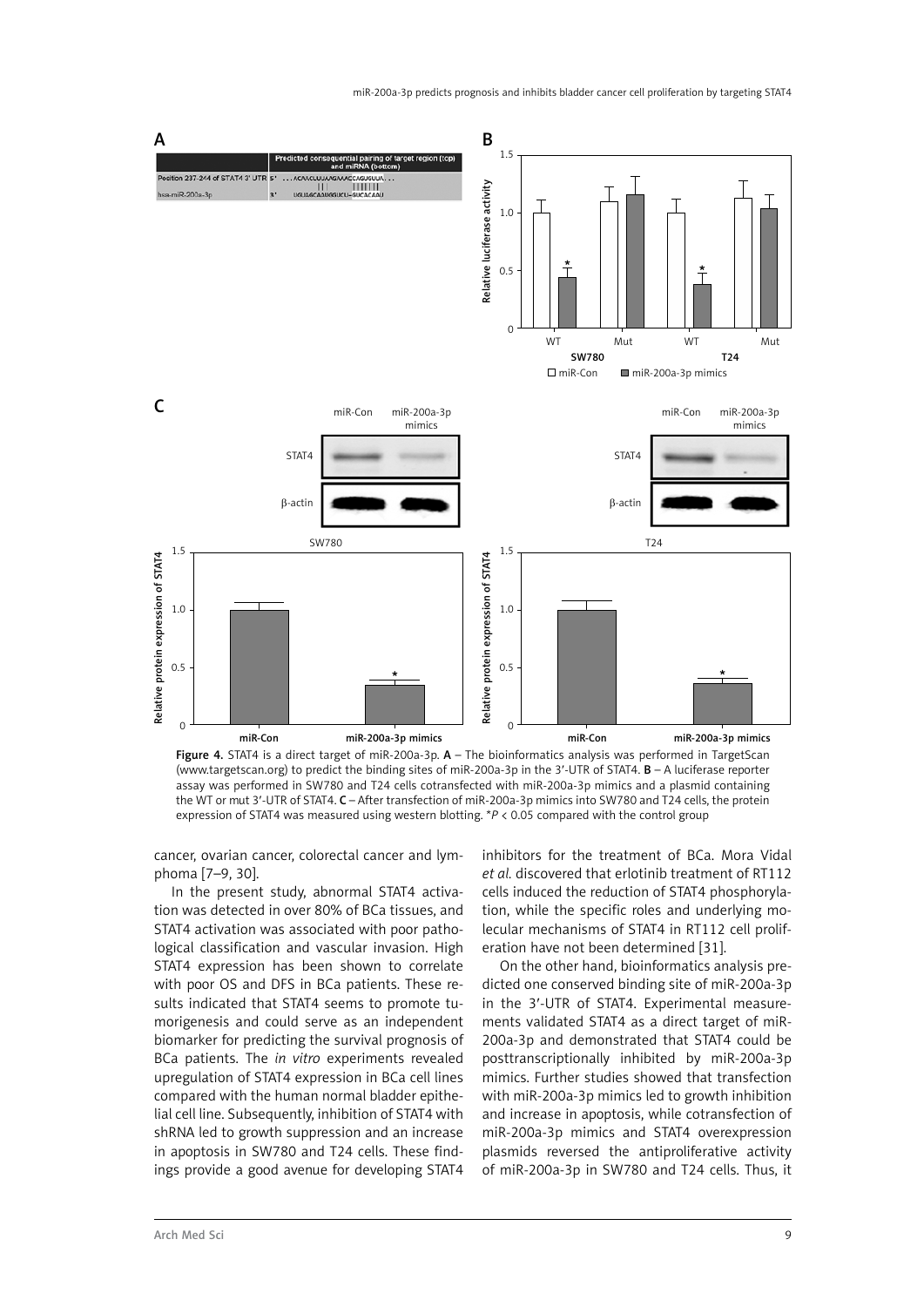

Figure 5. The miR-200a-3p-induced growth inhibition and apoptosis were reversed by STAT4 overexpression. After cotransfection of STAT4 overexpression plasmids and miR-200a-3p mimics into SW780 and T24 cells, the protein expression of STAT4 was measured using western blotting (A); cell proliferation (B) and apoptosis (C) were measured using CCK-8 assay and Annexin V-FITC double staining, respectively *\*P < 0.05.*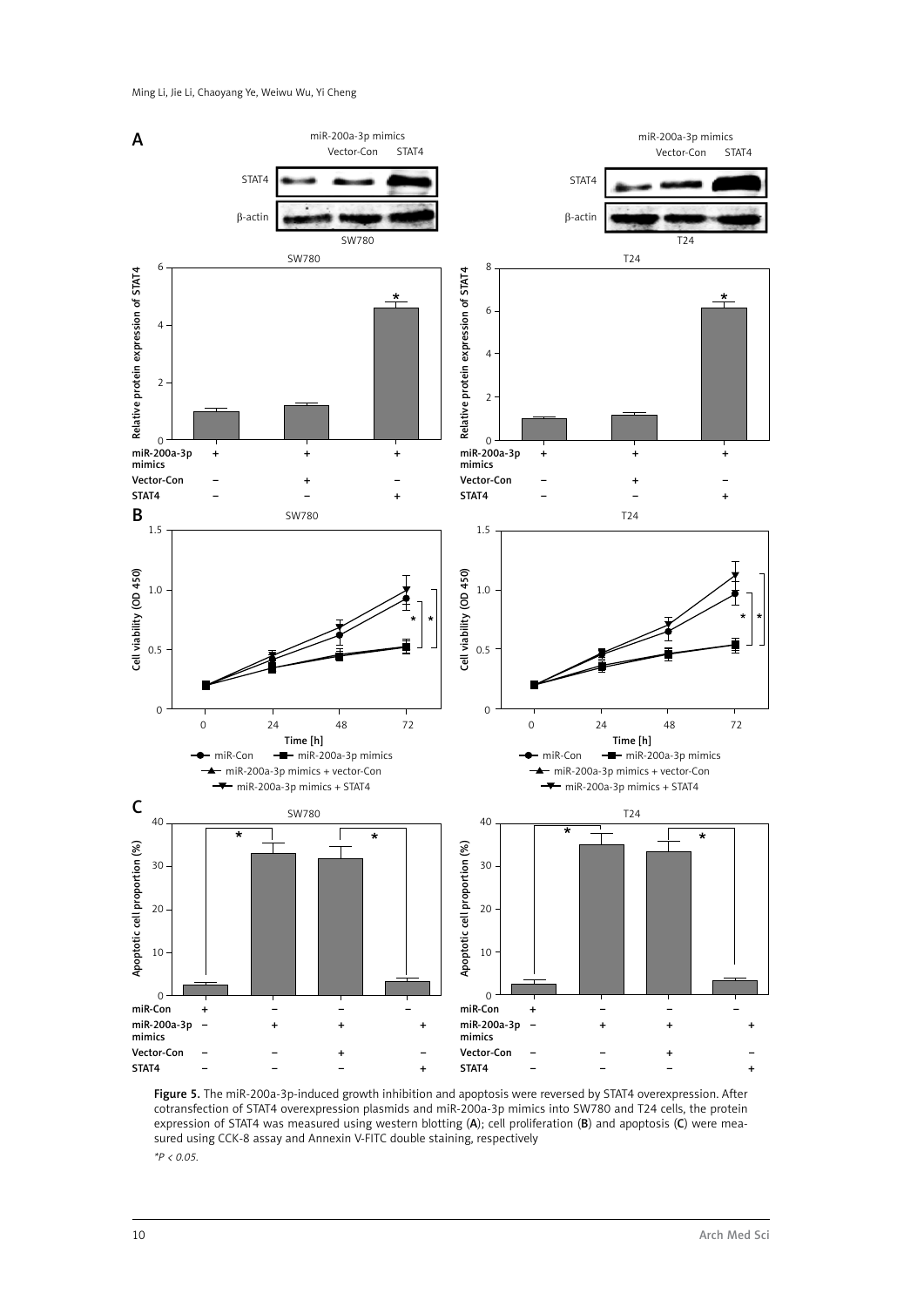could be inferred that miR-200a-3p might serve as a potential treatment target for regulating STAT4 to inhibit the growth of BCa. Similar results were reported by Xiao *et al*. in gastric cancer [30] where the miR-141-3p/200a-3p family member miR-141-3p, a potential tumor suppressor miRNA, decreased gastric carcinogenesis by targeting STAT4.

The anti-oncogenic function of miR-200a-3p has been validated in several cancer types, such as papillary thyroid carcinoma [32], renal cell carcinoma [19] and HCC [18]. We observed decreased expression of miR-200a-3p in BCa tissues, and high miR-200a-3p expression was correlated with favorable OS and DFS in BCa patients, suggesting that downregulation of miR-200a-3p might be an independent biomarker for predicting poor prognosis of BCa patients. Tak *et al.* found that the levels of miR-200a-3p were relatively low in cancerous liver tissues and that miR-200a-3p could serve as a potential marker for the diagnosis and prognosis of HCC [33]. Du *et al.* reported that downregulation of miR-200a-3p in the urine served as a novel noninvasive diagnostic biomarker and was associated with worse recurrence-free survival in BCa patients [34].

In conclusion, as an oncogene, STAT4 might contribute to the progression of BCa, and high STAT4 expression might be independently associated with poor prognosis in BCa patients. We also found that STAT4 is a direct target gene of miR-200a-3p and could be posttranscriptionally inhibited by miR-200a-3p, which had anti-proliferative and pro-apoptotic effects in BCa cells. These results indicated that the miR-200a-3p/STAT4 signaling pathway plays a vital role in the tumorigenesis of BCa. This mechanism provides a valuable and promising therapeutic avenue for the treatment of BCa.

#### Acknowledgements

This research was supported by the Science and Technology Program of Dongguan Health Bureau of China (Grant. No: 2016105101045).

#### Conflict of interest

The authors declare no conflict of interest.

#### References

- 1. Antoni S, Ferlay J, Soerjomataram I, Znaor A, Jemal A, Bray F. Bladder cancer incidence and mortality: a global overview and recent trends. Eur Urol 2017; 71: 96-108.
- 2. Chen W, Zheng R, Baade PD, et al. Cancer statistics in China, 2015. CA Cancer J Clin 2016; 66: 115-32.
- 3. Alfred Witjes J, Lebret T, Comperat EM, et al. Updated 2016 EAU guidelines on muscle-invasive and metastatic bladder cancer. Eur Urol 2017; 71: 462-75.
- 4. Ploeg M, Aben KK, Kiemeney LA. The present and future burden of urinary bladder cancer in the world. World J Urol 2009; 27: 289-93.
- 5. Takeuchi A, Eto M, Shiota M, et al. Sunitinib enhances antitumor effects against chemotherapy-resistant bladder cancer through suppression of ERK1/2 phosphorylation. Int J Oncol 2012; 40: 1691-6.
- 6. Miyata Y, Matsuo T, Nakamura Y, et al. Expression of class III beta-tubulin predicts prognosis in patients with cisplatin-resistant bladder cancer receiving paclitaxel-based second-line chemotherapy. Anticancer Res 2018; 38: 1629-35.
- 7. Lupov IP, Voiles L, Han L, et al. Acquired STAT4 deficiency as a consequence of cancer chemotherapy. Blood 2011; 118: 6097-106.
- 8. Zhao L, Ji G, Le X, et al. An integrated analysis identifies STAT4 as a key regulator of ovarian cancer metastasis. Oncogene 2017; 36: 3384-96.
- 9. Cheng JM, Yao MR, Zhu Q, et al. Silencing of stat4 gene inhibits cell proliferation and invasion of colorectal cancer cells. J Biol Regul Homeost Agents 2015; 29: 85-92.
- 10. Zhou X, Xia Y, Su J, Zhang G. Down-regulation of miR-141 induced by helicobacter pylori promotes the invasion of gastric cancer by targeting STAT4. Cell Physiol Biochem 2014; 33: 1003-12.
- 11. Bracken CP, Scott HS, Goodall GJ. A network-biology perspective of microRNA function and dysfunction in cancer. Nat Rev Genet 2016; 17: 719-32.
- 12. Kasinski AL, Slack FJ. Epigenetics and genetics. Micro-RNAs en route to the clinic: progress in validating and targeting microRNAs for cancer therapy. Nat Rev Cancer 2011; 11: 849-64.
- 13. Croce CM. Causes and consequences of microRNA dysregulation in cancer. Nat Rev Genet 2009; 10: 704-14.
- 14. Liu H, Bi J, Dong W, et al. Invasion-related circular RNA circFNDC3B inhibits bladder cancer progression through the miR-1178-3p/G3BP2/SRC/FAK axis. Mol Cancer 2018; 17: 161.
- 15. Li Y, Zheng F, Xiao X, et al. CircHIPK3 sponges miR-558 to suppress heparanase expression in bladder cancer cells. EMBO Rep 2017; 18: 1646-59.
- 16. Zhan Y, Chen Z, Li Y, et al. Long non-coding RNA DANCR promotes malignant phenotypes of bladder cancer cells by modulating the miR-149/MSI2 axis as a ceRNA. J Exp Clin Cancer Res 2018; 37: 273.
- 17. Shi T, Hua Q, Ma Z, Lv Q. Downregulation of miR-200a-3p induced by hepatitis B Virus X (HBx) Protein promotes cell proliferation and invasion in HBV-infection-associated hepatocarcinoma. Pathol Res Pract 2017; 213: 1464-9.
- 18. Gong Y, Mao J, Wu D, et al. Circ-ZEB1.33 promotes the proliferation of human HCC by sponging miR-200a-3p and upregulating CDK6. Cancer Cell Int 2018; 18: 116.
- 19. Wang X, Jiang F, Song H, Li X, Xian J, Gu X. Micro-RNA-200a-3p suppresses tumor proliferation and induces apoptosis by targeting SPAG9 in renal cell carcinoma. Biochem Biophys Res Commun 2016; 470: 620-6.
- 20. Berthois Y, Delfino C, Metellus P, et al. Differential expression of miR200a-3p and miR21 in grade II-III and grade IV gliomas: evidence that miR200a-3p is regulated by O(6)-methylguanine methyltransferase and promotes temozolomide responsiveness. Cancer Biol Ther 2014; 15: 938-50.
- 21. Livak KJ, Schmittgen TD. Analysis of relative gene expression data using real-time quantitative PCR and the 2(-Delta Delta C(T)) Method. Methods 2001; 25: 402-8.
- 22. Gong J, Wang ZX, Liu ZY. miRNA1271 inhibits cell proliferation in neuroglioma by targeting fibronectin 1. Mol Med Rep 2017; 16: 143-50.
- 23. Gao Q, Liu Y, Xie H, et al. Lentivirus-mediated shRNA targeting MUTYH inhibits malignant phenotypes of blad-